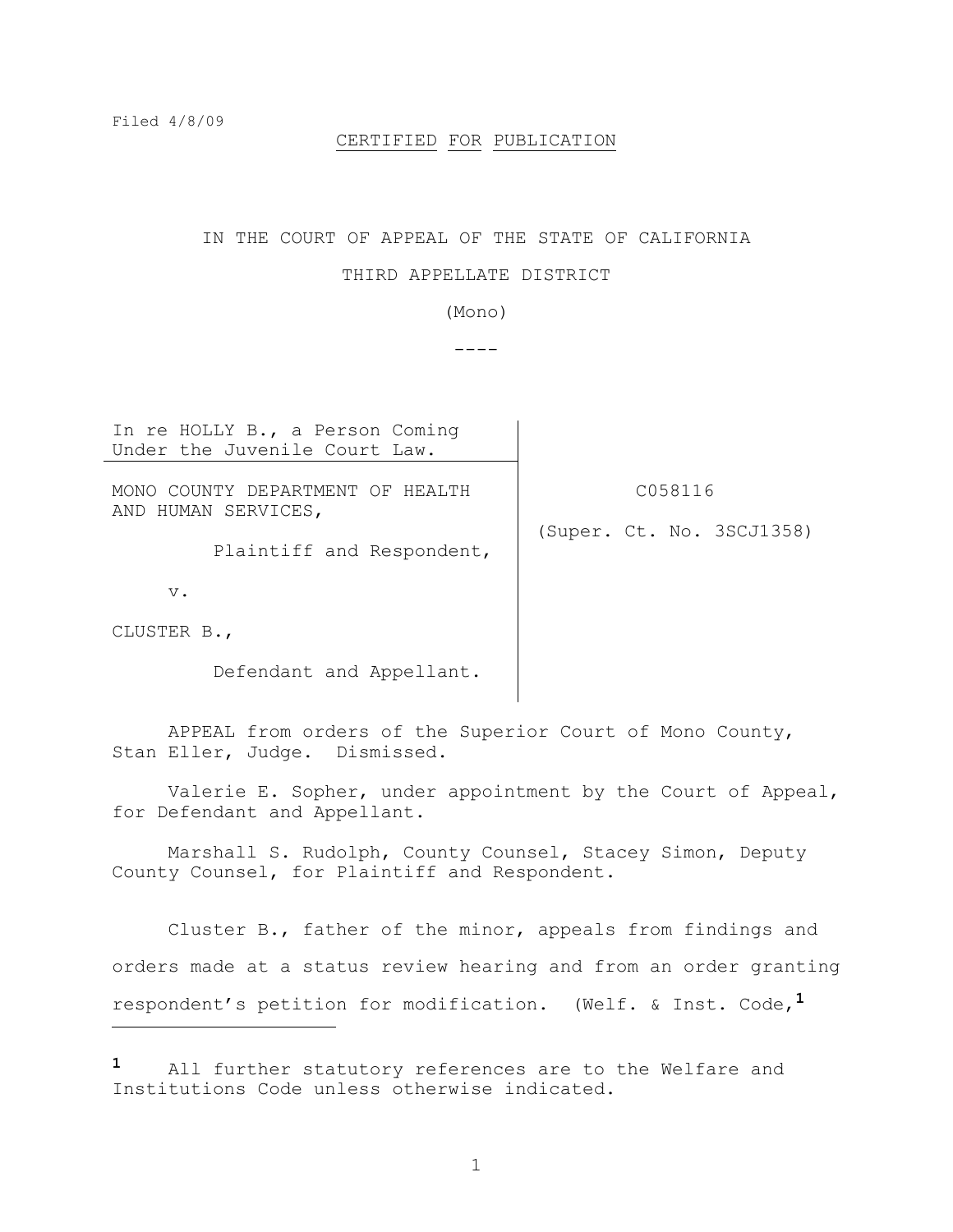§§ 366.3, 388, 395.) Appellant contends the juvenile court abused its discretion in granting the petition for modification brought by the Department of Health and Human Services (the department) to rescind a prior order for a psychological examination of the minor and thereby erred in finding the department provided adequate services to the minor. Appellant also argues the court failed to comply with the notice provisions of the Indian Child Welfare Act (ICWA). (25 U.S.C. § 1901 et seq.) Because appellant lacks standing as to the former issues and the latter issue is not cognizable in this appeal, we dismiss the appeal.

# FACTUAL AND PROCEDURAL HISTORY

Due to the limited scope of this appeal, an extensive recitation of the facts of the dependency proceeding is unnecessary.

Suffice it to say that the minor suffered severe neglect and physical abuse as early as 1994 at the hands of her biological mother, and was placed with appellant in 1998. Problems arose in 1999 and 2000 and eventually, in October 2004, the department removed the 12-year-old minor from appellant's custody due to physical abuse and a pattern of conduct toward the minor which inflicted serious emotional damage upon her. The minor participated in three psychological evaluations, one of which was done prior to removal.

In May 2005, the court sustained the petition, finding the minor had suffered emotional damage as a result of either parental conduct or inability of the parent to provide adequate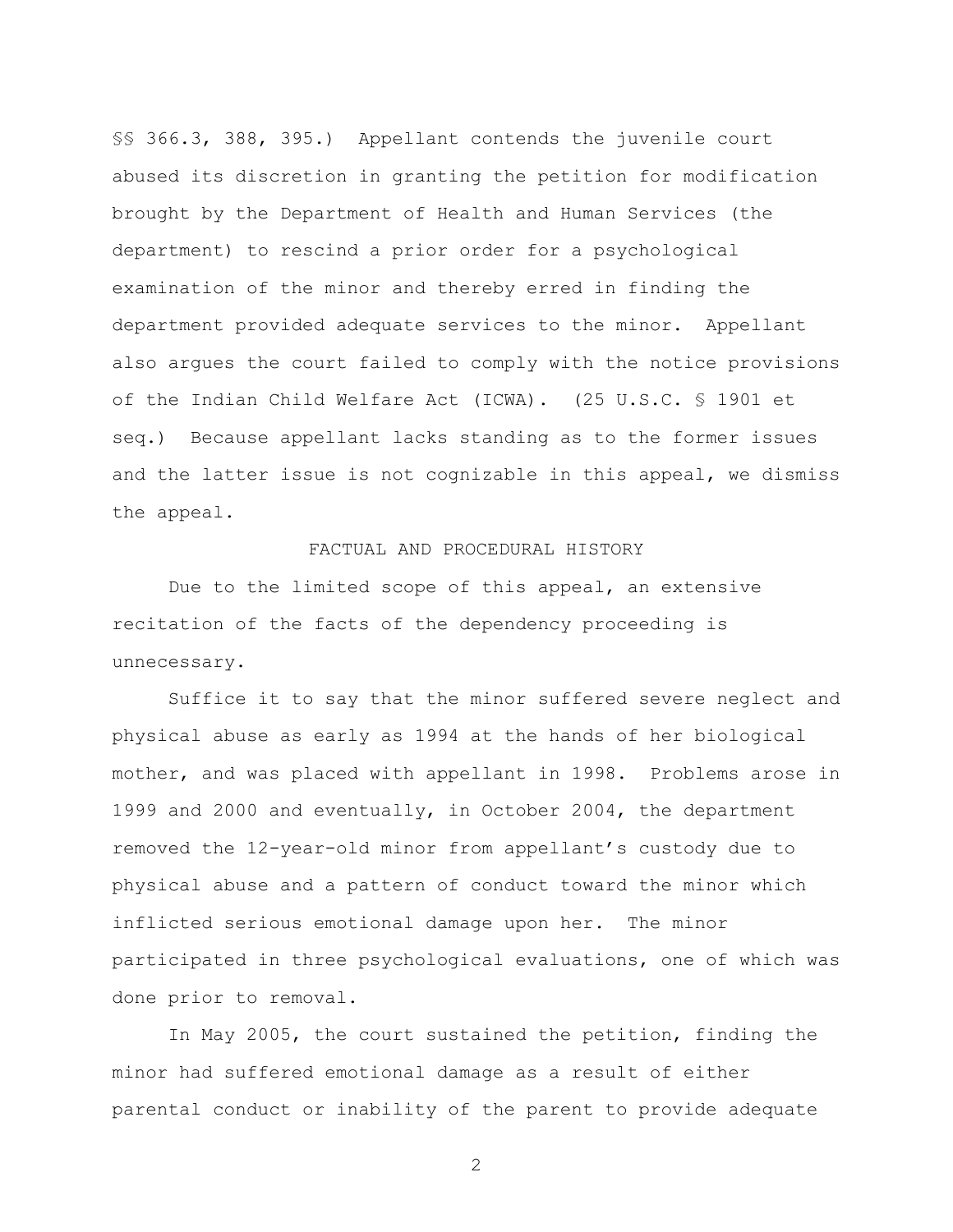treatment. The court ordered reunification services for appellant and the stepmother. Appellant failed to reunify and court-ordered services were terminated in August 2006 although voluntary services were provided.

Throughout the dependency, the minor has had multiple placement changes, sometimes doing well in the placement and sometimes not. In July 2006, a placement change returned the minor to a former foster home but, after several months, problems arose and the minor and another foster child ran away in October 2006. A new placement was found, but by December 2006, there were concerns about the stability of the placement and the minor was again placed in the home from which she previously ran away. In late May 2007, the minor again ran away. The foster family agency was no longer willing to work with the minor and described her behavior as reactionary and impulsive. The agency said the minor was unwilling to accept the consequences of her actions and recommended a complete psychological evaluation to determine if she needed medication.

By the June 15, 2007, status review hearing, the minor was still at large and the court ordered a psychological evaluation for the minor to assist in determining her proper placement. Before the next hearing on July 16, 2007, the minor had returned and was placed in Southern California near her sister. County counsel told the court the department was moving forward on the psychological evaluation. The social worker informed the court the minor opposed the evaluation, feeling she had been labeled, and did not want to participate in it. The minor explained to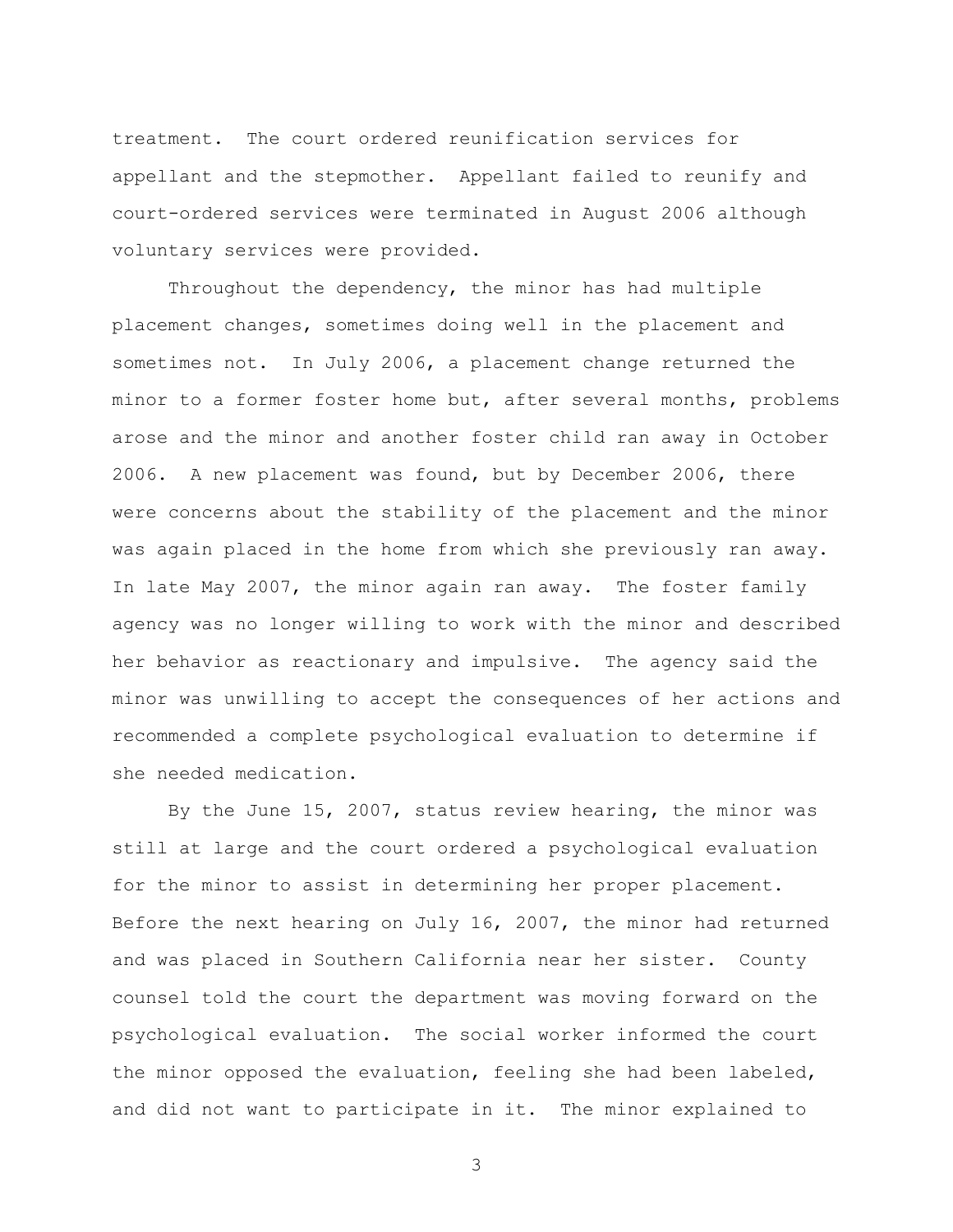the court why she had run away the second time and why she was happier in her current foster home.

In November 2007, the department filed a petition for modification of the order for a psychological evaluation. The petition stated that, at the time the order was made, the minor was a runaway and there was concern for her mental state, however she had returned and had been stable in her current placement for several months. The petition stated that another evaluation was not in the minor's best interest because she had three prior evaluations, was trying to recover from abuse and neglect and feel normal and the current foster parent saw her as a normal teenager. In the social worker's view, an evaluation would reinforce the view that something was wrong with the minor and would be detrimental to her emotional well-being.

The status review report in December 2007 detailed problems which had arisen in the minor's current foster home which threatened the placement. However, the minor said she did not want to move from the home. An addendum reported the minor had continuing behavioral problems but remained in the placement.

Appellant did not appear at the combined status review and petition for modification hearing. The court granted the petition for modification, deleting the prior order for a psychological evaluation for the minor, and continued the minor in long-term foster care, finding services provided to the minor were adequate.

Additional facts appear where necessary in the discussion below.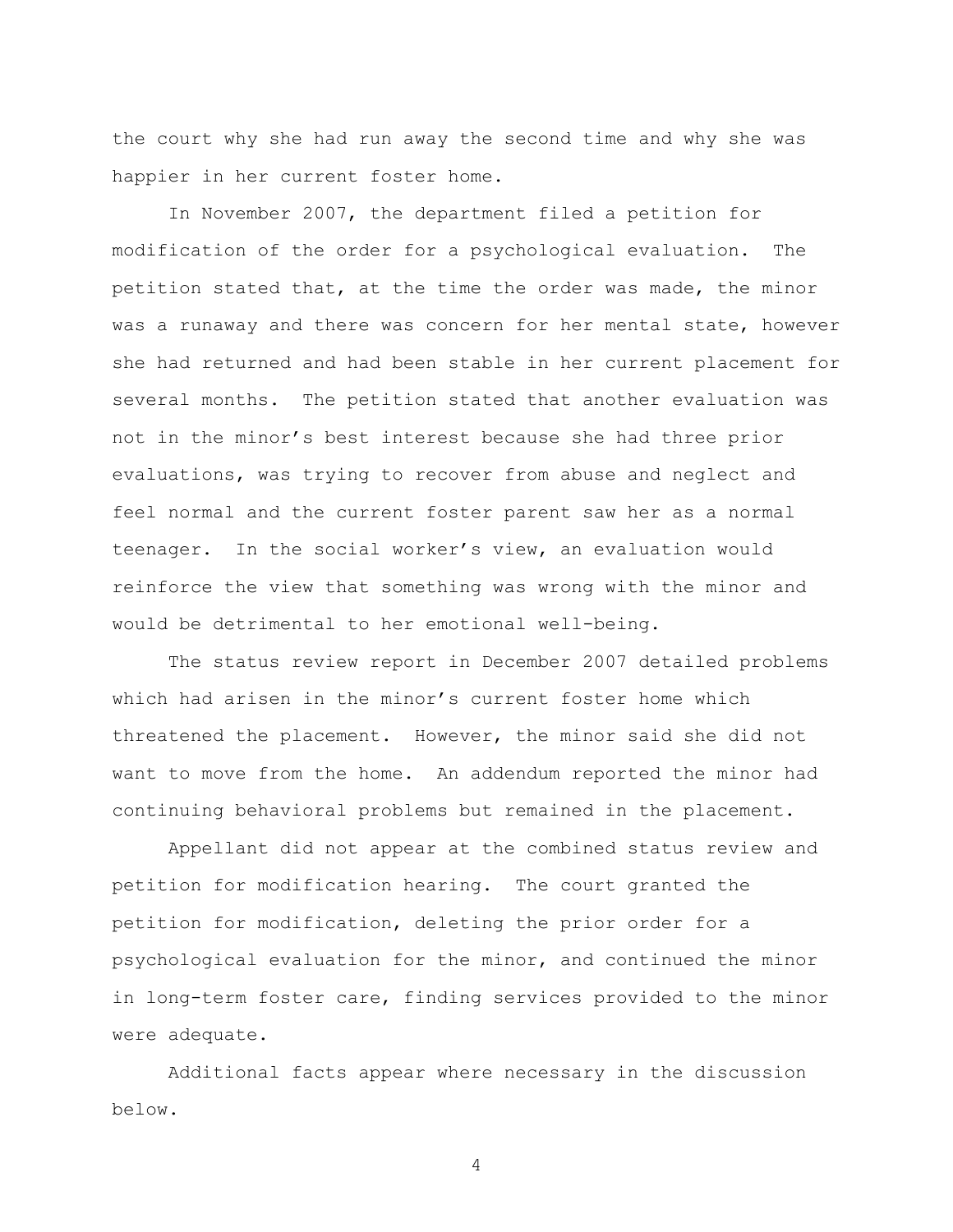### DISCUSSION

I

*Appellant Lacks Standing On The Petition For Modification*

Appellant contends the court erred in granting the department's petition for modification of the order for a psychological evaluation of the minor because changed circumstances were not shown and the order was not in the minor's best interest. Appellant further contends that by failing to have the minor participate in a psychological evaluation, the department failed to provide the minor adequate services. Finally he contends substantial evidence does not support the juvenile court's finding to the contrary. Respondent contends appellant lacks standing to raise these issues.

Generally, a parent who is aggrieved by an order after judgment in a juvenile dependency proceeding may take an appeal from that order. (§ 395.) "To be aggrieved, a party must have a legally cognizable immediate and substantial interest which is injuriously affected by the court's decision. A nominal interest or remote consequence of the ruling does not satisfy this requirement." (*In re Carissa G*. (1999) 76 Cal.App.4th 731, 734.) The mere fact that a parent takes a position on an issue in a dependency case does not alone constitute a sufficient reason to establish standing to challenge an adverse ruling on the issue. (*Id*. at p. 736.) Issues which do not affect the parent's own rights may not be raised in the parent's appeal. (*In re Vanessa Z*. (1994) 23 Cal.App.4th 258, 261; *In re Devin M*. (1977) 58 Cal.App.4th 1538, 1541.) A parent's interest is in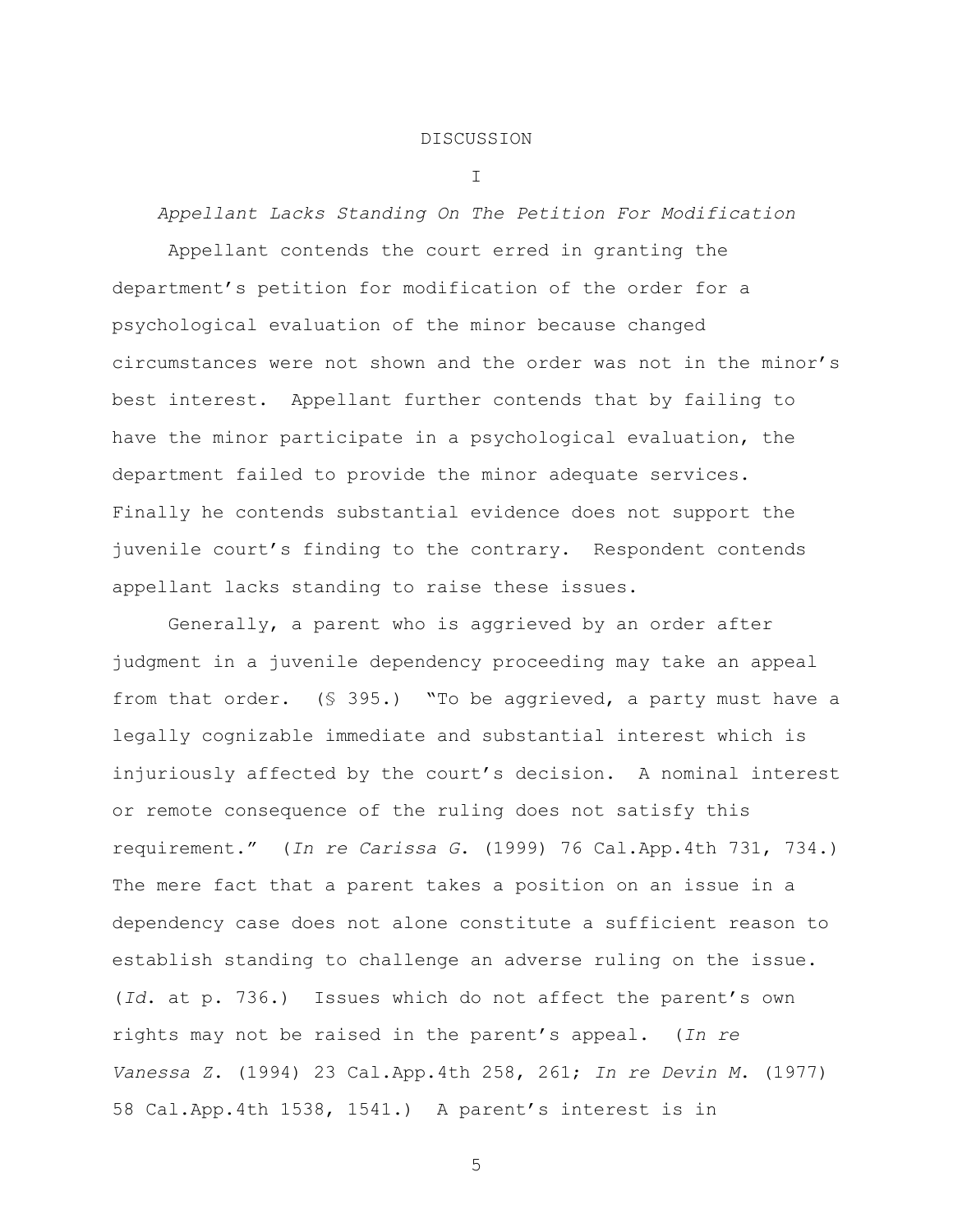reunification and in maintaining a parent-child relationship. (*Devin M*., at p. 1541.)

Here, the purpose of the psychological evaluation was to assess the minor and provide information to the department to assist it in determining what level of placement might be appropriate for her in light of the fact that she had twice run away from her foster placement. The process of assessment and evaluation by the department in selecting a specific placement for the minor does not directly affect any legally cognizable interest personal to appellant. Accordingly, appellant lacks standing to assert whether the court abused its discretion in rescinding the order for the psychological evaluation. Because the failure to proceed with the evaluation is the sole basis for appellant's substantial evidence challenge to the court's finding that the department provided adequate services to the minor, appellant lacks standing to raise that issue as well.

The cases relied upon by appellant do not compel a different result. In each of the cases, the minor's right to counsel and the parent's interest in maintaining a parent-child relationship were involved. (*In re Patricia E*. (1985) 174 Cal.App.3d 1, 6 [appeal of order denying return to father raising minor's right to independent counsel]; *In re Ann S*. (1982) 137 Cal.App.3d 148, 150 [appeal of denial of minor's motion for new counsel at a removal hearing]; *In re David C*. (1984) 152 Cal.App.3d 1189, 1206 [appeal of termination of parental rights raising adequacy of minor's counsel].)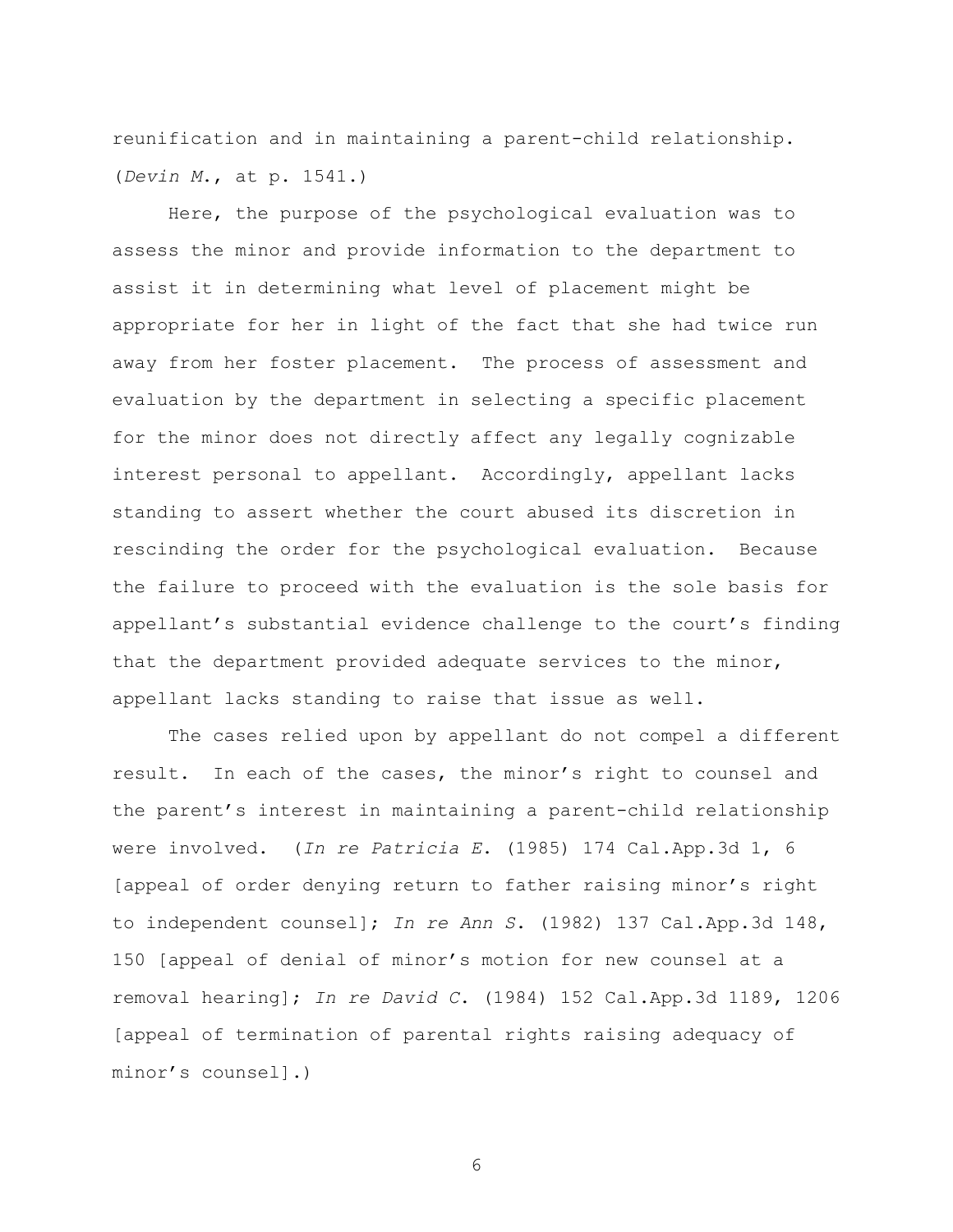*The Indian Child Welfare Act Is Not Cognizable In This Appeal*

Appellant contends that the department was on notice that the minor may be an Indian child because the minor's mother claimed Cherokee heritage on the face page of her petitions for modification filed in July and September 2007.**2**

The ICWA protects the interests of Indian children and promotes the stability and security of Indian tribes by establishing minimum standards for, and permitting tribal participation in, dependency actions. (25 U.S.C. §§ 1901, 1902, 1903(1), 1911(c), 1912.) The substantive provisions of the ICWA apply to the minor's placement in adoption and foster care and to other hearings, such as termination of parental rights, which affect the minor's status. It does not apply to related issues affecting the minor such as paternity, child support or, as in this case, a ruling on a petition for modification which affects only the information available to the department in making its decisions. (See 25 U.S.C. §§ 1912(e) & (f), 1915; Cal. Rules of Court, rules 5.480, 5.484, 5.485; see, e.g., *State ex rel. Department of Human Services v. Jojola* (1983) 99 N.M. 500, 502 [660 P.2d 590, 592].)

i<br>L

7

II

**<sup>2</sup>** The detention report filed in October 2004 indicated the ICWA did not apply. The first suggestion of Indian heritage is a vague reference in a psychological evaluation in May 2005 where the minor is referred to as being of Caucasian and Native American descent. In documents filed with this court, appellant has also belatedly claimed Indian heritage.